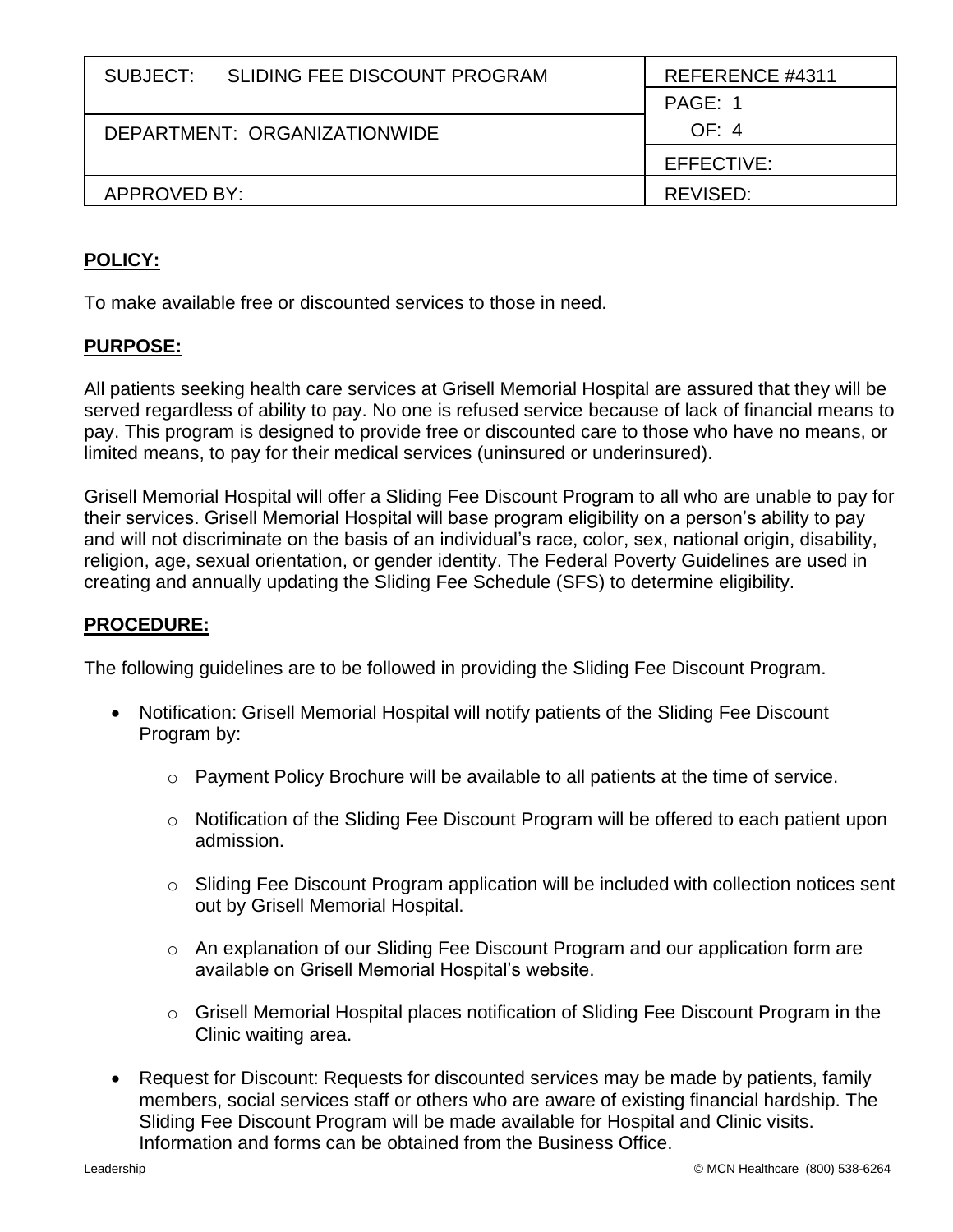| SLIDING FEE DISCOUNT PROGRAM<br>SUBJECT: | REFERENCE #4311 |
|------------------------------------------|-----------------|
|                                          | PAGE: 2         |
| DEPARTMENT: ORGANIZATIONWIDE             | OF: 4           |
|                                          | EFFECTIVE:      |
| APPROVED BY:                             | REVISED:        |

- Administration: The Sliding Fee Discount Program procedure will be administered through the Business Office Manager or his/her designee. Information about the Sliding Fee Discount Program policy and procedure will be provided to patients. Staff are to offer assistance for completion of the application. Dignity and confidentiality will be respected for all who seek and/or are provided health care services.
- Completion of Application: The patient/responsible party must complete the Sliding Fee Discount Program application in its entirety. Staff will be available, as needed, to assist patient/responsible party with applications. By signing the Sliding Fee Discount Program application, persons are confirming their income to Grisell Memorial Hospital as disclosed on the application form.
- Eligibility: Discounts will be based on income and family size only.
	- o Family is defined as: a group of two people or more (one of whom is the householder) related by birth, marriage, or adoption and residing together; all such people (including related subfamily members) are considered as members of one family. Grisell Memorial Hospital will also accept non-related household members when calculating family size.
	- o Income includes: gross wages; salaries; tips; income from business and selfemployment; unemployment compensation; workers' compensation; Social Security; Supplemental Security Income; veterans' payments; survivor benefits; pension or retirement income; interest; dividends; royalties; income from rental properties, estates, and trusts; alimony; child support; assistance from outside the household; and other miscellaneous sources.
- Income Verification: Applicants may provide one of the following: prior year W-2, two most recent pay stubs, letter from employer, or Form 4506-T (if W-2 not filed). Self-employed individuals will be required to submit detail of the most recent three months of income and expenses for the business. Adequate information must be made available to determine eligibility for the program. Self-declaration of income may be used. Patients who are unable to provide written verification may provide a signed statement of income.
- Discounts: Those with incomes at or below 100% of poverty will receive a full 100% discount for health care services. Those with incomes above 100% of poverty, but at or below 200% of poverty, will be charged a nominal fee according to the attached Sliding Fee Schedule. The Sliding Fee Schedule will be updated during the first quarter of every calendar year with the latest FPL Guidelines.
- Nominal Fee: Patients with incomes above 100% of poverty, but at or below 200% poverty will be charged a nominal fee according to the attached Sliding Fee Schedule and based on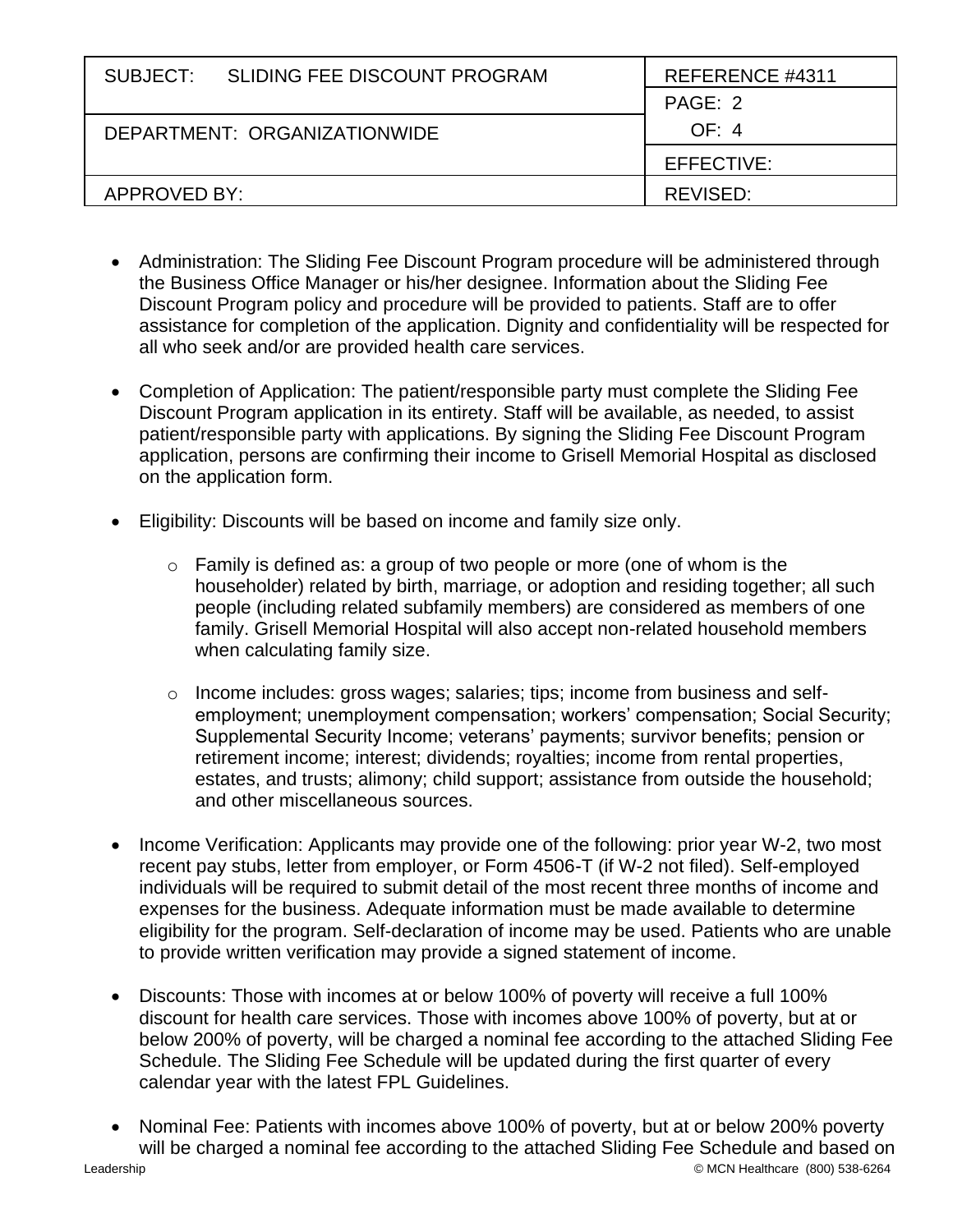| SUBJECT: SLIDING FEE DISCOUNT PROGRAM | REFERENCE #4311 |
|---------------------------------------|-----------------|
|                                       | PAGE: 3         |
| DEPARTMENT: ORGANIZATIONWIDE          | OF: 4           |
|                                       | EFFECTIVE:      |
| APPROVED BY:                          | REVISED:        |

their family size and income. However, patients will not be denied services due to an inability to pay. The nominal fee is not a threshold for receiving care and thus, is not a minimum fee or co-payment.

- Waiving of Charges: In certain situations, patients may not be able to pay the nominal or discount fee. Waiving of charges must be approved by Grisell Memorial Hospital's Chief Executive Officer or designee. Any waiving of charges should be documented in the patient's file along with an explanation.
- Applicant Notification: The Sliding Fee Discount Program determination will be provided to the applicant(s) in writing, and will include the percentage of Sliding Fee Discount Program write-off, or, if applicable, the reason for denial. If the application is approved for less than a 100% discount or denied, Grisell Memorial Hospital will work with the patient and/or responsible party to establish payment arrangements. Sliding Fee Discount Program applications cover outstanding patient balances for six months prior to application date and any balances incurred within 12 months after the approved date, unless their financial situation changes significantly. The applicant has the option to reapply after the 12 months have expired or anytime there has been a significant change in family income. When the applicant reapplies, the look back period will be the lesser of six months or the expiration of their last Sliding Fee Discount Program application.
- Refusal to Pay: If a patient verbally expresses an unwillingness to pay or vacates the premises without paying for services, the patient will be contacted in writing regarding their payment obligations. If the patient is not on the Sliding Fee Schedule, a copy of the Sliding Fee Discount Program application will be sent with the notice. If the patient does not make effort to pay or fails to respond within 60 days, this constitutes refusal to pay. At this point in time, Grisell Memorial Hospital can explore options not limited to, but including offering the patient a payment plan, waiving of charges, or referring the patient to collections.
- Record Keeping: Information related to Sliding Fee Discount Program decisions will be maintained and preserved in a centralized confidential file located in the Business Office Manager's Office, in an effort to preserve the dignity of those receiving free or discounted care.
	- o Applicants that have been approved for the Sliding Fee Discount Program will be logged in Grisell Memorial Hospital's practice management system, noting names of applicants, dates of coverage and percentage of coverage.
	- o The Business Office Manager will maintain an additional monthly log identifying Sliding Fee Discount Program recipients and dollar amounts. Denials and applications not returned will also be logged.